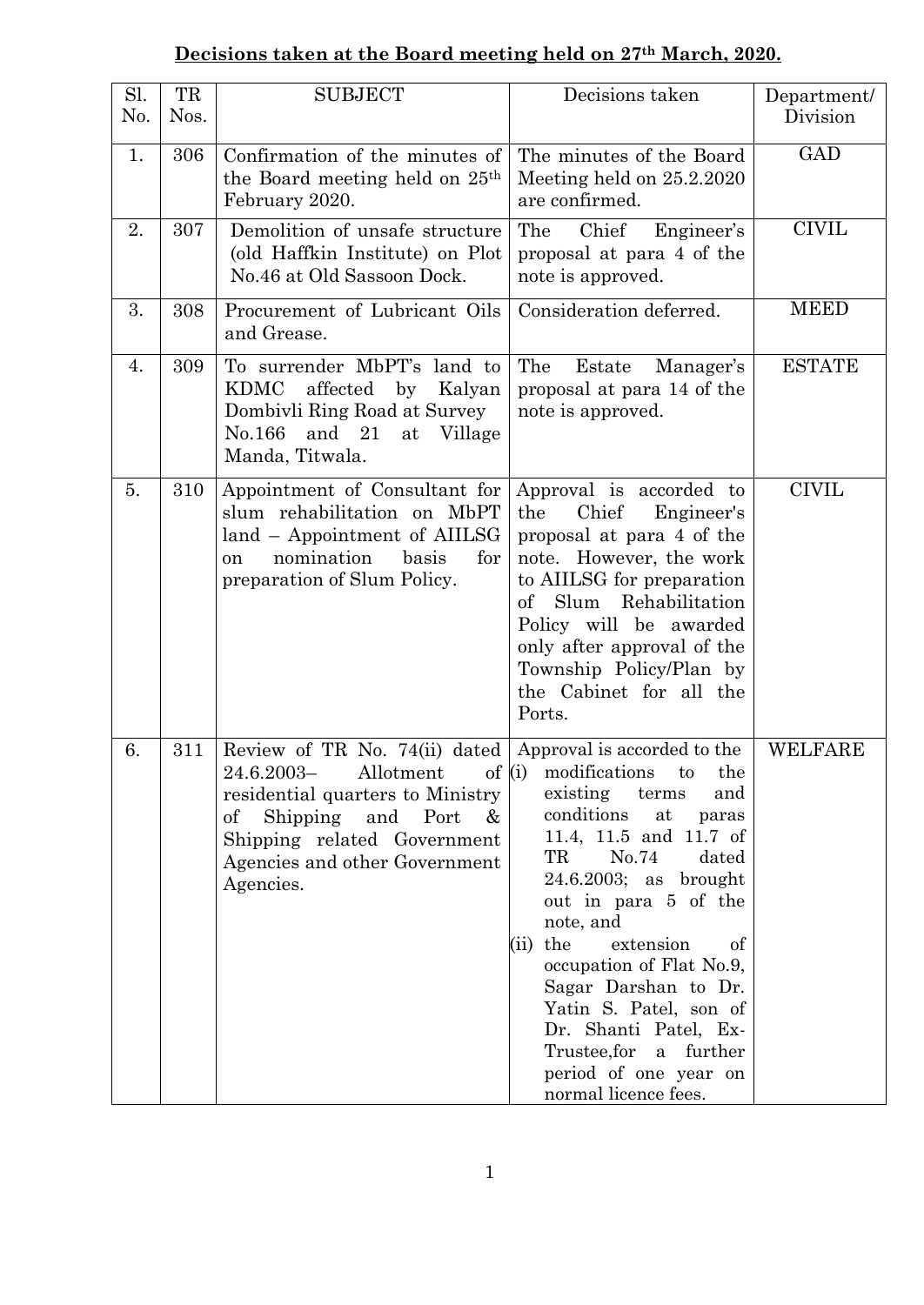| Sl.<br>No. | TR<br>Nos. | <b>SUBJECT</b>                                                                                                                                         | Decisions taken                                                                                                                                                                                                                                                                                                                                                                                                                                                                                        | Department/<br>Division |
|------------|------------|--------------------------------------------------------------------------------------------------------------------------------------------------------|--------------------------------------------------------------------------------------------------------------------------------------------------------------------------------------------------------------------------------------------------------------------------------------------------------------------------------------------------------------------------------------------------------------------------------------------------------------------------------------------------------|-------------------------|
| 7.         | 312        | Uniform<br>designations<br>in<br>various departments of Major<br>Port Trusts -<br>Amendments in RRs in MbPT<br>Employees (RSP) Regulations,<br>2010.   | Sanction is accorded to<br>the proposed amendments<br>in the respective RRs of<br>67 Class I posts as set out<br>at Annexure I, read with<br>modifications<br>suggested<br>by EDP Division, under<br>Regulation<br>$\overline{5}$<br>$\sigma f$<br>the<br>Mumbai<br>Port<br>Trust<br>Employees (Recruitment,<br>Seniority and Promotion)<br>Regulations, 2010 read<br>with Section 28 of the<br>Major Port Trusts Act,<br>1963, subject to sanction<br>of the Government under<br>Section 124(i) ibid. | GAD<br>(HR)             |
| 8.         | 313        | of<br>Operational<br>Deferment<br>$\mathrm{of}$<br>Mumbai Port<br>Take-over<br>Trust Hospital from 1 <sup>st</sup> April<br>2020 to $2^{nd}$ May 2020. | Approval accorded to the<br>Chief Medical Officer's<br>proposal to consider the<br>of<br>request<br>the<br>Concessionaire<br>for<br>deferment of operational<br>take-over of Mumbai Port<br>Trust Hospital from 1st<br>April 2020 to $2nd$ May<br>2020.                                                                                                                                                                                                                                                | <b>MEDICAL</b>          |
| 9.         | 314        | Action Taken Report on the<br>decisions taken in the Board<br>meeting held on 14th January<br>2020.                                                    | The Action Taken Report<br>on the decisions taken in<br>the Board meeting held<br>on 14th January 2020 are<br>approved, reviewed and<br>taken on record.                                                                                                                                                                                                                                                                                                                                               | <b>GAD</b>              |
| 10.        | 315        | taken<br><b>Measures</b><br>to<br>prevent<br>spread of COVID 19.                                                                                       | the<br>expenditure<br>$(i)$ to<br>far<br>incurred<br>SO <sub>3</sub><br>to<br>combat COVID 19;<br>authorise<br>the<br>$(ii)$ to<br>Chairman with<br>full<br>powers to take all such<br>steps/measures<br>to<br>combat COVID<br>19as<br>well<br>as<br>to<br>incur<br>expenditure thereof.                                                                                                                                                                                                               | <b>MEDICAL</b>          |